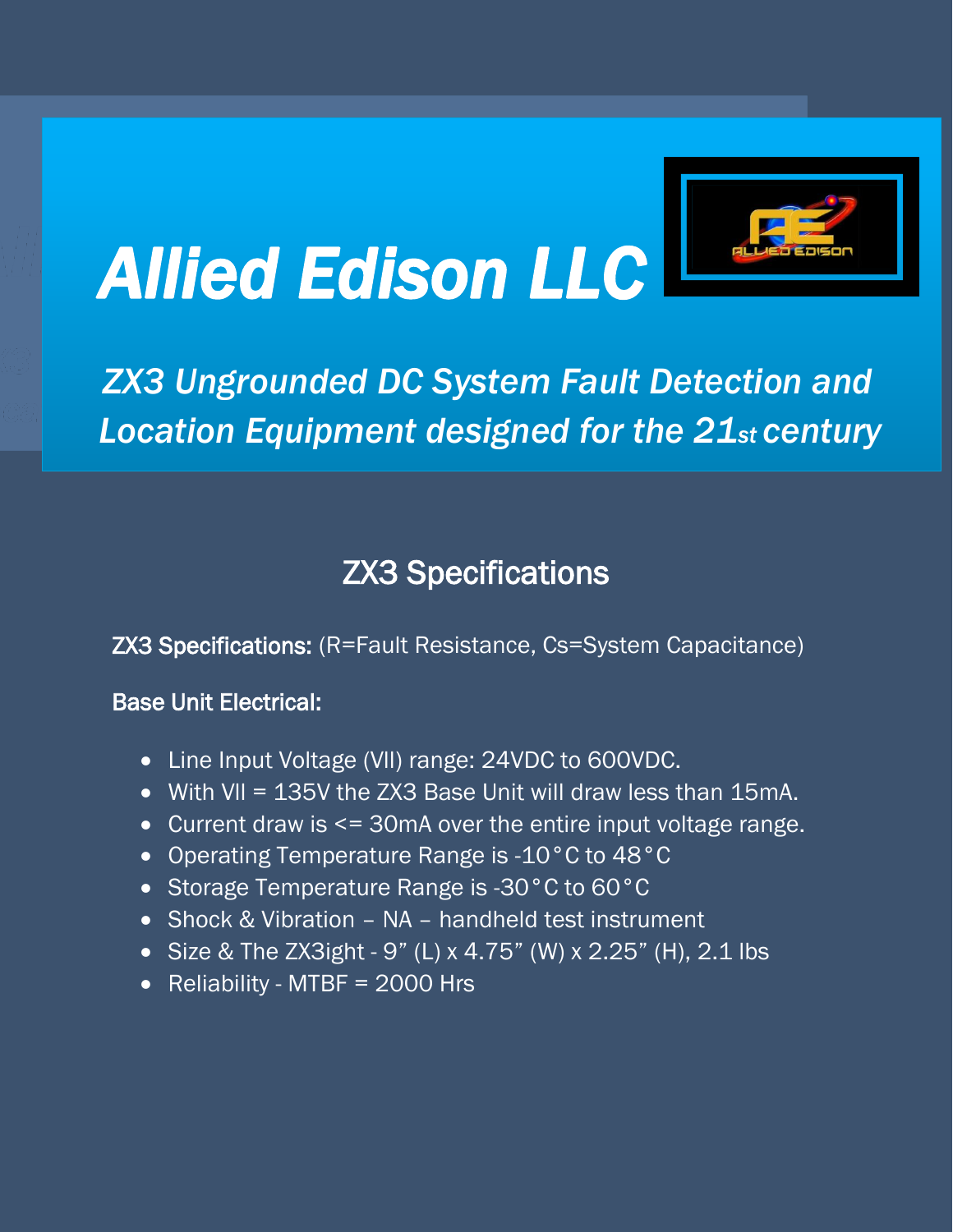# Base Unit Detection Mode:

• Fault Detection Range (No Cs): 0 to 300K Ohm

(Note: values above 100K are displayed with reduced accuracy < 90% accuracy)

• Fault Detection Range (With Cs): RC limit is 5 seconds

(Note: 90% accuracy for R values <= 100K ohms - example R=100K x Cs=50uF).

- Fault Detection with  $R > 300K$ : Rgp & Rgn displayed as "open".
- Low Value Fault Detection Accuracy: R values <= 2K ohms are displayed with as much as 50% error.
- Detection Speed: 70 + 2 seconds.

(Note: This allows a 90% accurate reading with a 100K fault and a system capacitance Cs of 50uF)

# Base Unit Battery Fault Detection:

• Fault Detection: 0 to 10K Ohm

(Note: With Vll = 135 the ZX3 Base Unit can detect up to a 10K fault from inside the battery bank to ground)

#### Tracer Unit Electrical:

• Charger input Voltage: 12VDC to 13VDC

(This voltage supplied by the AC adapter supplied with the Tracer unit)

• Internal Battery Life: 8Hrs following 100% charge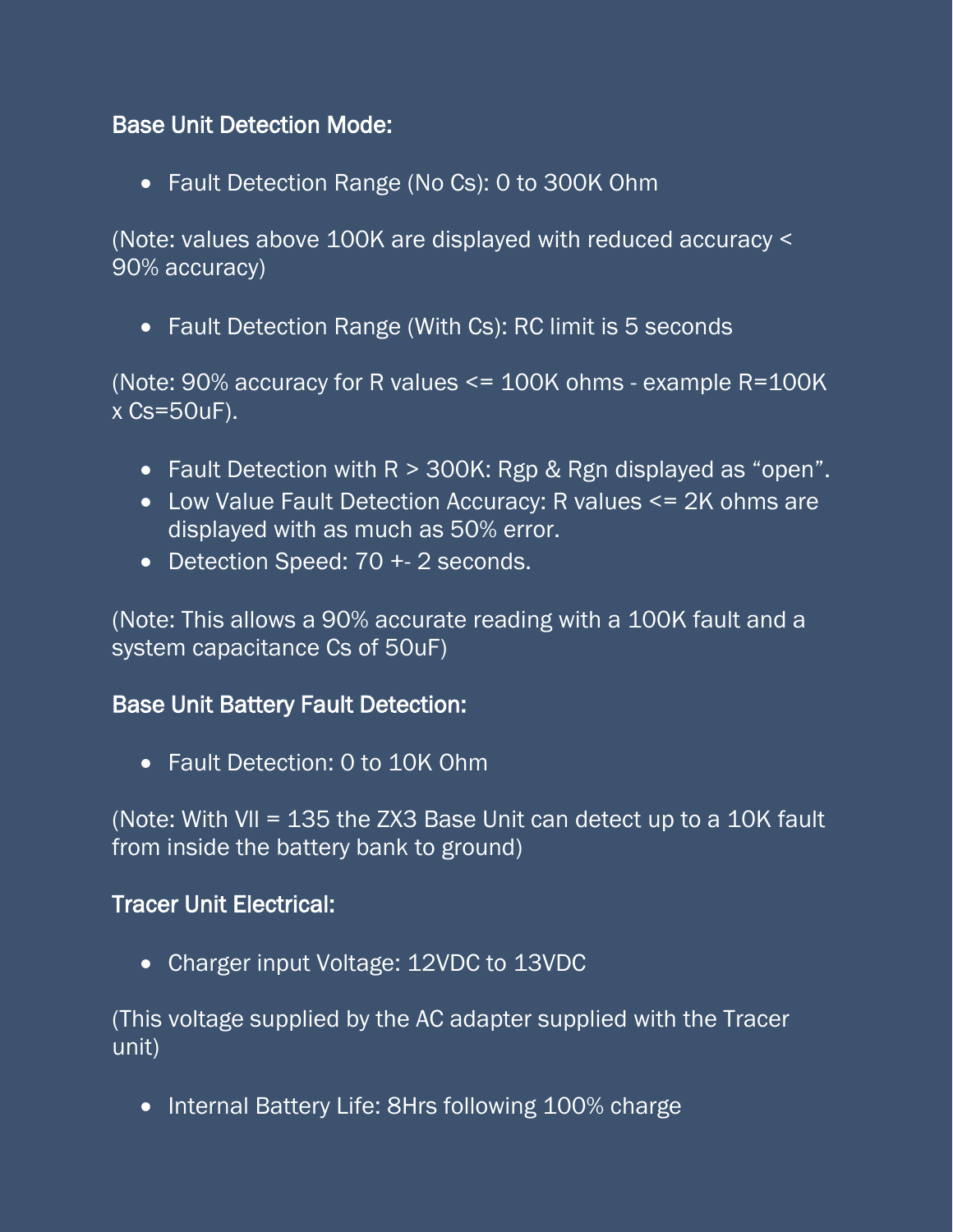- Internal Battery Charge Time: 3Hrs using 12V AC Adapter Supplied with unit.
- Operating Temperature Range is -10°C to 48°C
- Storage Temperature Range is -30°C to 60°C
- Shock & Vibration NA handheld test instrument
- Size & The ZX3ight 9" (L) x 4.75" (W) x 2.25" (H), 1.6 lbs
- Reliability MTBF = 2000 Hrs

# Tracer Unit Fast Locate Mode: What fault resistance can the ZX3 locate?

- Fault Location (No Cs): R <= 125K Ohm
- Fault Location (With Cs): RCs <= 125 milliseconds (ie 125K x  $1uF$ )

(Note: Fast Locate requires a minimum of 1.0mA of ground current)

# Tracer Unit Precise Locate Mode: What fault resistance can the ZX3 locate?

• Fault Location (No Cs): R <= 54K Ohm

(Note: With Vll=135V and 2.5mA injection current)

• Fault Location (With Cs): RCs <= 3.5 seconds using 4000mSec injection mode.

(Note: example:  $54K \times 64.8uF = 3.5sec$  max RCs, R <=  $135/2.5mA =$ 54K)

(Note: Precise Locate requires a minimum of 2.5mA of ground current)